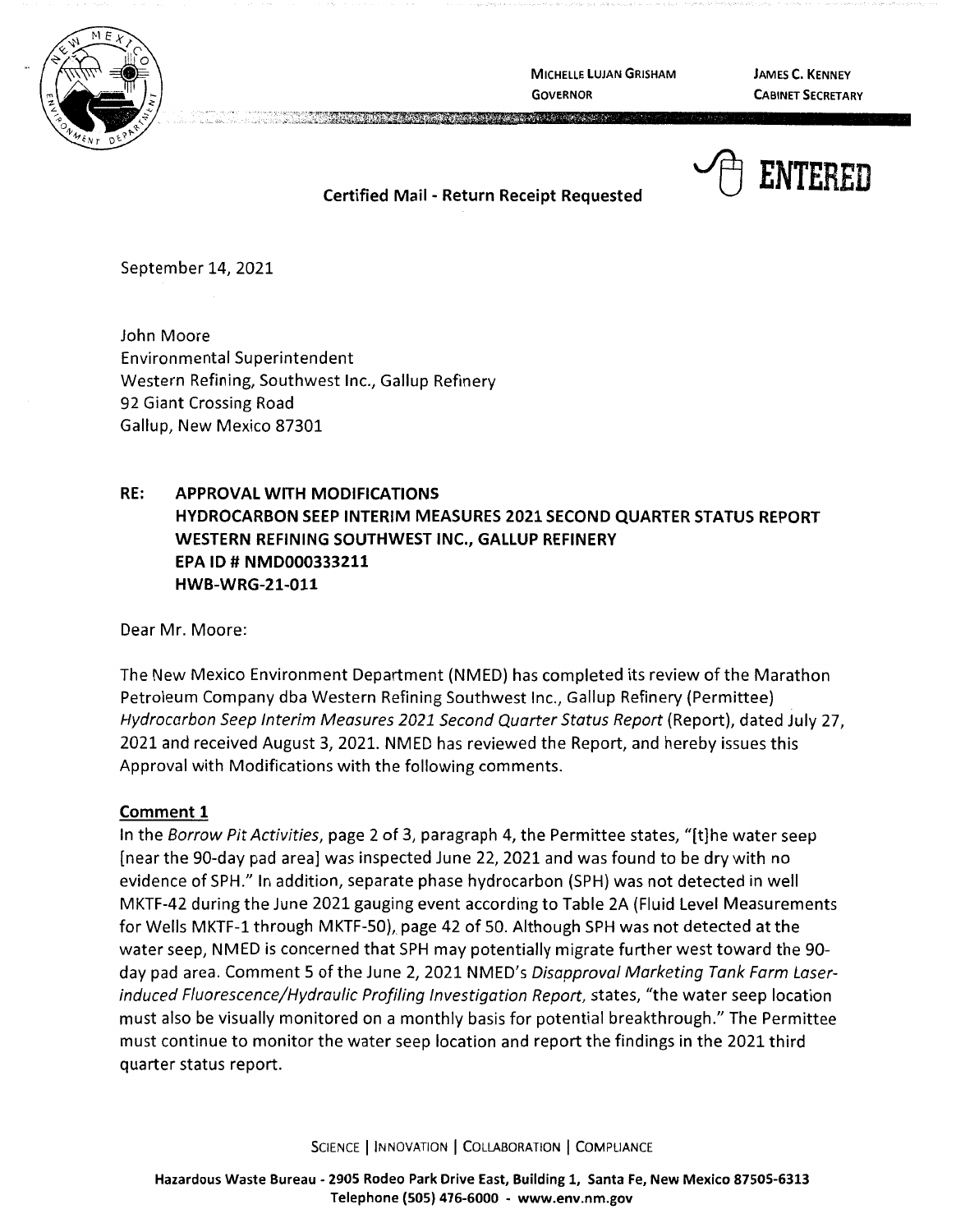Mr. Moore September 14, 2021 Page 2

#### **Comment 2**

In the Borrow Pit Activities, page 2 of 3, paragraph 5, the Permittee states, "[a] sentinel well was planned to be installed west of the Borrow Pit sumps in the 3rd quarter. Per NMED's [C]omment 5 from [the] Approval with Modifications Hydrocarbon Seep Interim Measures First Quarter Status Report, this well will not be installed. MKTF-32 is located west of the borrow pit and will serve as a sentinel well for the Borrow Pit seep area." Comment 5 of the NMED's July 6, 2021 Approval with Modifications, states, "the monitoring well proposed to be installed west of the borrow pit seep area does not appear to be necessary based on the results of the LIF investigation because well MKTF-32 is located west of the borrow pit seep area and may serve as a sentinel well. Provide a discussion in the 2021 second quarter status report." To clarify, Comment 5 constitutes an opinion about the necessity of the proposed monitoring well rather than directing the Permittee to use well MKTF-32 as a sentinel well. The comment requires the Permittee to evaluate and discuss whether well MKTF-32 is appropriate for use as a sentinel well for monitoring SPH migration. Evaluate and discuss whether the proposed monitoring well is necessary or if well MKTF-32 is adequate to monitor SPH migration west of the Borrow Pit seep area in the 2021 third quarter status report.

## **Comment 3**

In the 3rd Quarter 2021 IM Activities, Investigations, Hydrocarbon Seep Area Wells, page 3 of 3, paragraph 2, the Permittee states, "[t]he replaced wells will provide a more accurate representation of SPH plume delineation. The existing wells [MKTF-1, MKTF-2, MKTF-4, MKTF-17, and MKTF-18] will be plugged and abandoned." Existing wells MKTF-1, MKTF-2, MKTF-4, MKTF-17, and MKTF-18 must not be plugged and abandoned; they must be preserved at this time. Furthermore, the replacement wells must be installed adjacent to the existing wells. NMED will evaluate the abandonment of the existing wells once the data collected from the existing and replacement wells are compared and evaluated. The Permittee must monitor the existing and replacement wells (once they have been installed) and submit the evaluation in a future status report. Acknowledge this provision in the 2021 third quarter status report.

#### **Comment 4**

Table 2A (Fluid Level Measurements for Wells MKTF-1 through MKTF-50), page 49 of 50, reports the first appearance of SPH in well MKTF-49 in June 16, 2021. Well MKTF-49 is located directly downgradient from, and between, Tanks 101 and 102. Crude oil was previously stored in these tanks but are reportedly not in use. Confirm that Tanks 101 and 102 are not currently in use and describe the nature of the detected SPH in well MKTF-49 in the 2021 third quarter status report.

## **Comment 5**

Table 3A (April Vacuum Truck Extractions - MKTF-Wells) and 3C (May Vacuum Truck Extractions - MKTF-Wells) indicate that groundwater was not recovered; only SPH was recovered from well MKTF-20 during the recovery events. However, according to Table 2A, page 20 of 50, groundwater was present in well MKTF-20 during the April and May 2021 recovery events.